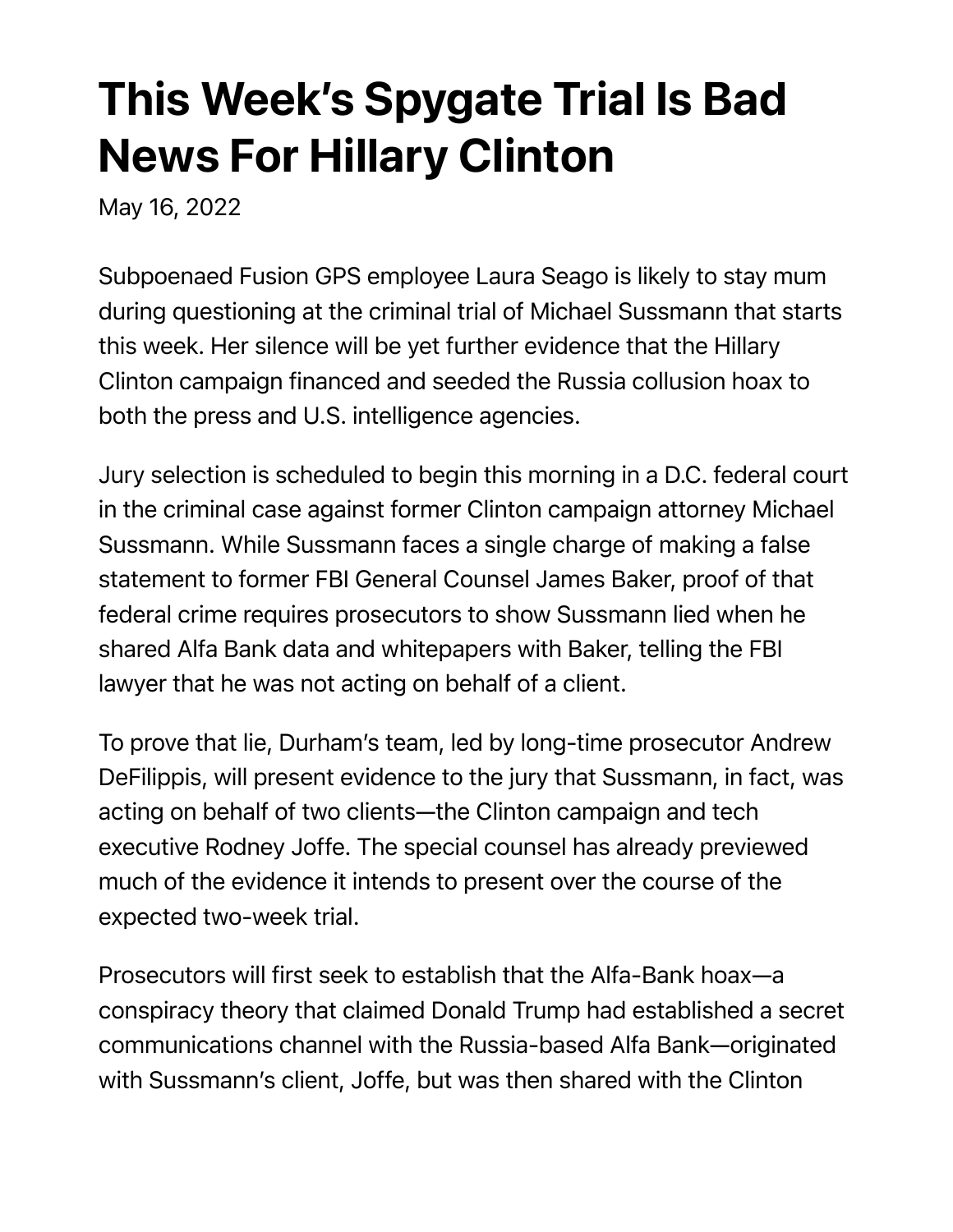campaign through its Perkins and Coie attorneys. The testimony of Georgia Tech researcher Dave Dagon, whom the special counsel gave immunity to last summer, will be key in this regard.

In the months leading up to the 2016 presidential election, Dagon worked closely with Joffe and the originator of the Alfa-Bank data, April Lorenzen, reviewing the data and a whitepaper supposedly showing the Russia-Trump connection. According to Durham's indictment, Dagon also collaborated with Joffe and Lorenzen to craft another conspiracy theory related to the Russian-made Yota cell phones. In February 2017, Sussmann provided the CIA data related to the Yota cell phones, claiming that the Russian phones were typically used by top Russian officials and that the data showed the cellphones being in multiple locations near Trump, including in the executive office building of the president.

Dagon's role, however, extended further, with him serving as the go-to expert to push the Alfa Bank story in the media. Emails reveal that the private investigative firm Fusion GPS, which Perkins and Coie hired on behalf of the Clinton campaign, pushed Dagon on reporters skeptical of the Alfa Bank story. Dagon's testimony concerning his assistance to Fusion GPS in these efforts connects the Alfa-Bank hoax to the Clinton campaign because it was Perkins and Coie who hired Fusion GPS and not Joffe.

While Dagon holds some insight on Fusion GPS's role in feeding the Alfa-Bank hoax to the media, prosecutors have also subpoenaed Fusion GPS's "tech maven" Seago to testify. In response, Seago's attorney, Holly Pierson, informed the government that Seago would invoke her Fifth Amendment privilege against self-incrimination absent a court order of immunity compelling her to testify at trial. Last month,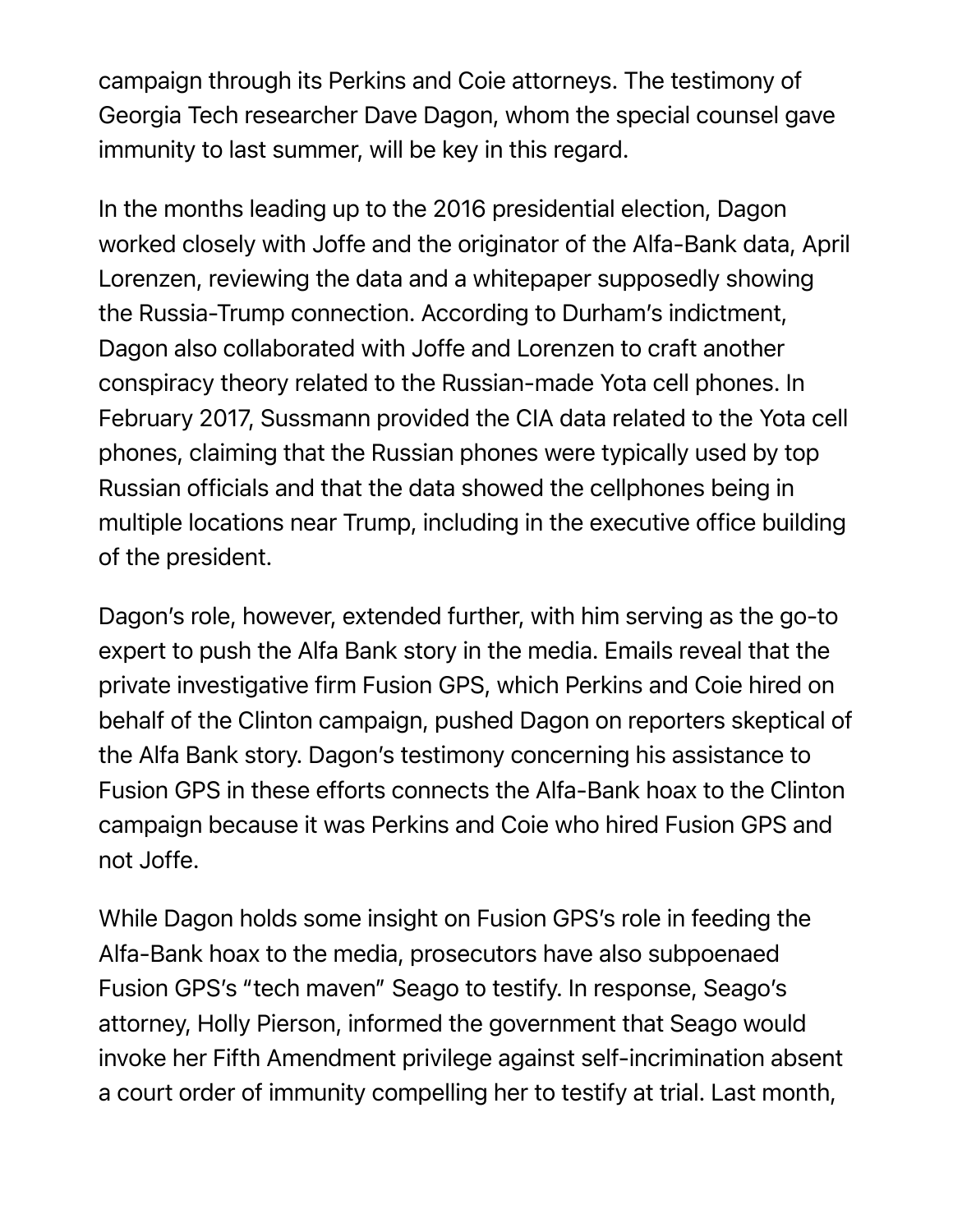on a motion by the special counsel, presiding judge Christopher Cooper entered an order immunizing Seago and compelling her to testify.

The court's order, however, addressed solely Seago's right not to incriminate herself, and did not address the question of attorney-client privilege. Another ruling last week by the D.C. federal judge addressed Joffe and the Clinton campaign's claims of attorney-client privilege.

In that order, the court held that internal Fusion GPS emails related to "ordinary media-relations work" undertaken on behalf of the Clinton campaign were not protected by attorney-client privilege. Other emails, though, including eight emails with their attachments exchanged between Sussmann, Joffe, and Fusion GPS's Seago, were protected by attorney-client privilege according to the court.

While the court's order last week addressed only the few dozen emails at issue, the court noted it "will apply the principles set forth above to any assertions of privilege during witness testimony at trial." Consequently, if prosecutors seek to inquire of Seago about communications she had with Joffe about the Alfa-Bank data and whitepapers, Seago is likely to respond that she cannot answer the questions based on attorney-client privilege.

Such a rejoinder, however, during the highly publicized Sussmann trial will force focus on the basis of that claim. And the premise underlying the court's ruling that communications between Seago, Joffe, and Sussmann were protected by attorney-client privilege was that Joffe shared a "common interest" with the Clinton campaign.

Testimony by Seago that Fusion GPS worked with Joffe to push the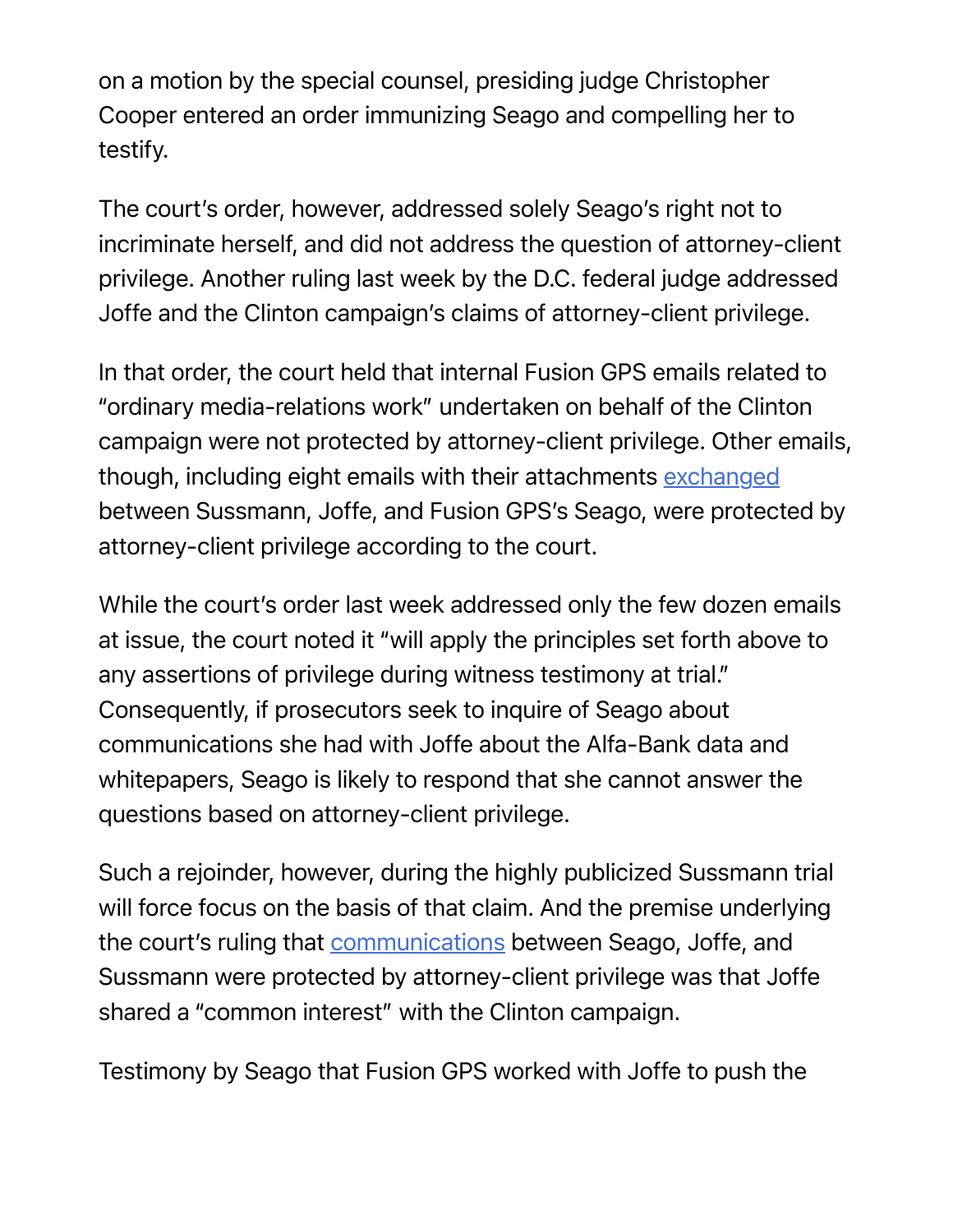Alfa-Bank conspiracy theory would further the special counsel's goal of establishing that Sussmann represented Joffe and the Clinton campaign when he met with Baker; but her hiding behind attorneyclient privilege would as well.

In fact, according to court *filings* the special counsel issued trial subpoenas to both the Clinton campaign and the Democratic National Committee "requesting the testimony of witnesses regarding the assertion of attorney-client privilege in front of the jury," illustrating that Durham's team sees value in the jury hearing from witnesses that the Clinton campaign sees itself as the client related to communications relevant to the Alfa Bank data.

Likewise, if Seago refuses to answer questions regarding conversations she had with Joffe and others regarding the Alfa Bank data, prosecutors can still win from that loss, with jurors learning from the assertion of privilege that the Alfa Bank theory arose from communications with Joffe, on behalf of the Clinton campaign.

The real loser, though, will be Hillary Clinton, who risks the spectacle of a court ruling during public proceedings that Seago's communications with Joffe were protected by attorney-client privilege given Fusion GPS's role of assisting the Clinton campaign. And that is but a sliver of the evidence likely to come out during Sussmann's trial connecting Clinton to Spygate.

*Margot Cleveland is The Federalist's senior legal correspondent. She is also a contributor to National Review Online, the Washington Examiner, Aleteia, and Townhall.com, and has been published in the Wall Street Journal and USA Today. Cleveland is a lawyer and a graduate of the*